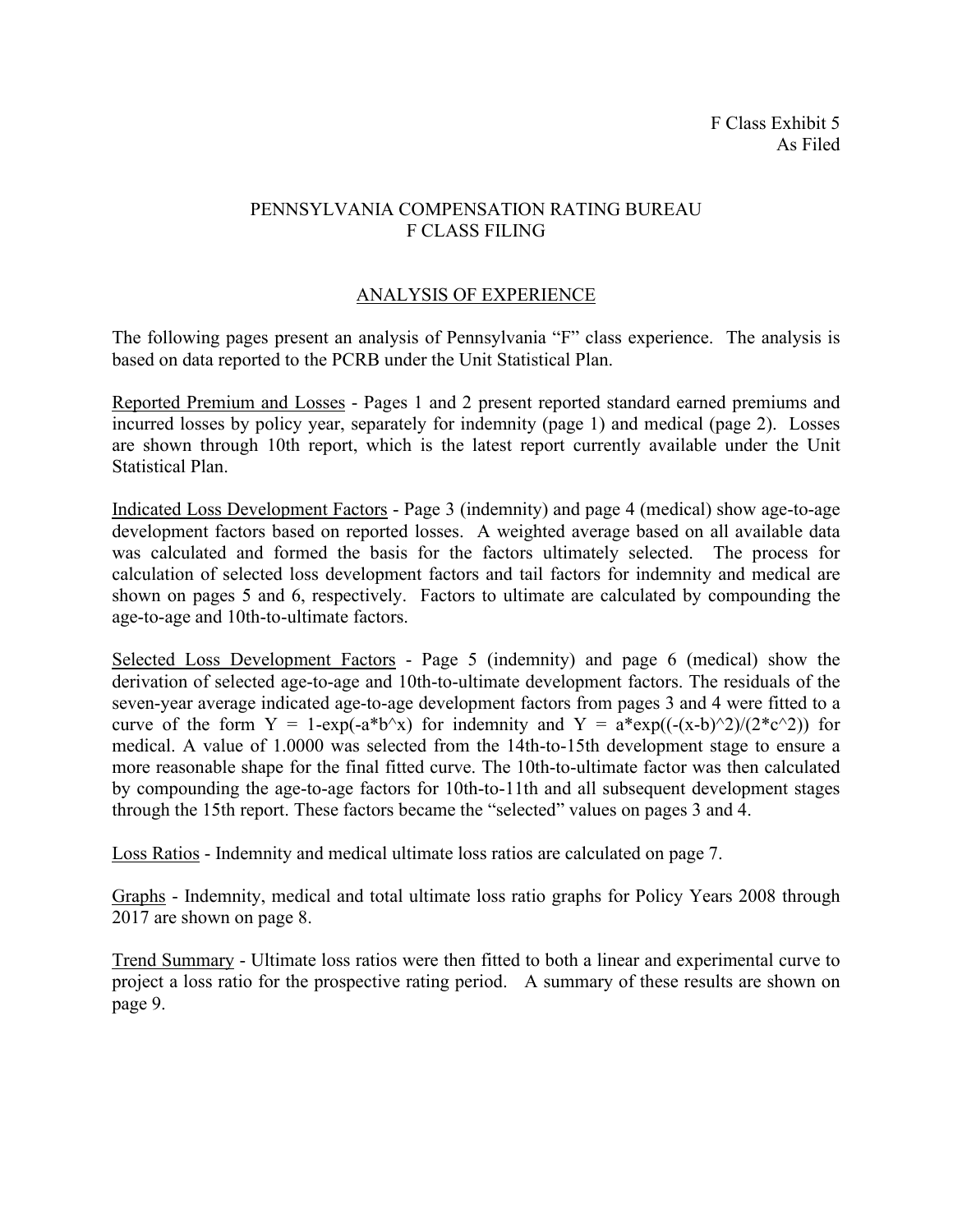## **"F" CLASS UNIT STATISTICAL PLAN EXPERIENCE**

## **REPORTED STANDARD EARNED PREMIUM AND INDEMNITY INCURRED LOSSES**

| <b>Policy</b> | <b>Standard</b><br>Earned | <b>Reported Indemnity Incurred Losses</b><br><b>Report Level</b> |              |           |           |           |           |                |           |           |           |
|---------------|---------------------------|------------------------------------------------------------------|--------------|-----------|-----------|-----------|-----------|----------------|-----------|-----------|-----------|
| Year          | Premium                   | 1                                                                | $\mathbf{2}$ | 3         | 4         | 5         | 6         | $\overline{7}$ | 8         | 9         | 10        |
| 02            | 18,811,734                | 1,334,807                                                        | 1,840,111    | 2,309,583 | 2,603,880 | 2,645,245 | 2,940,184 | 2,940,184      | 2,940,184 | 2,940,184 | 2,940,184 |
| 03            | 9,703,002                 | 1,654,185                                                        | 2,378,806    | 3,594,256 | 4,307,912 | 4,693,497 | 4,806,614 | 4,707,955      | 4,723,547 | 4,740,167 | 4,757,763 |
| 04            | 5,412,095                 | 1,206,032                                                        | 2,063,556    | 2,214,772 | 2,227,923 | 2,311,423 | 2,368,031 | 2,472,464      | 2,382,031 | 2,382,031 | 2,666,682 |
| 05            | 4,247,161                 | 1,180,618                                                        | 1,163,588    | 1,682,054 | 1,682,054 | 1,416,004 | 1,416,004 | 1,382,671      | 1,384,438 | 1,498,443 | 1,498,443 |
| 06            | 6,041,432                 | 1,874,241                                                        | 2,929,488    | 4,459,050 | 4,377,122 | 4,397,932 | 4,649,398 | 4,820,299      | 4,824,848 | 4,847,530 | 4,738,409 |
| 07            | 4,712,048                 | 718,534                                                          | 1,126,675    | 1,376,732 | 1,358,792 | 1,335,668 | 1,386,903 | 1,408,228      | 1,514,100 | 1,514,100 | 1,576,939 |
| 08            | 3,876,520                 | 766,266                                                          | 1,028,131    | 1,301,614 | 1,313,724 | 1,368,724 | 1,423,568 | 1,463,980      | 1,102,993 | 1,105,224 | 1,100,763 |
| 09            | 4,063,288                 | 249,857                                                          | 369,448      | 449,042   | 449,042   | 550,496   | 550,496   | 550,496        | 550,496   | 550,496   |           |
| $10\,$        | 3,307,047                 | 302,481                                                          | 353,923      | 462,568   | 414,621   | 426,746   | 276,746   | 276,746        | 276,746   |           |           |
| 11            | 4,288,780                 | 362,749                                                          | 526,310      | 563,100   | 848,234   | 853,474   | 1,209,868 | 1,264,205      |           |           |           |
| 12            | 11,830,720                | 621,571                                                          | 861,551      | 994,223   | 1,082,041 | 1,135,220 | 1,090,415 |                |           |           |           |
| 13            | 13,868,911                | 497,960                                                          | 643,427      | 687,767   | 732,539   | 918,844   |           |                |           |           |           |
| 14            | 15,591,724                | 1,329,257                                                        | 1,578,756    | 1,595,200 | 1,653,229 |           |           |                |           |           |           |
| 15            | 16,577,343                | 974,036                                                          | 1,768,616    | 2,196,290 |           |           |           |                |           |           |           |
| 16            | 18,709,662                | 1,214,418                                                        | 1,392,238    |           |           |           |           |                |           |           |           |
| 17            | 11,906,845                | 1,953,928                                                        |              |           |           |           |           |                |           |           |           |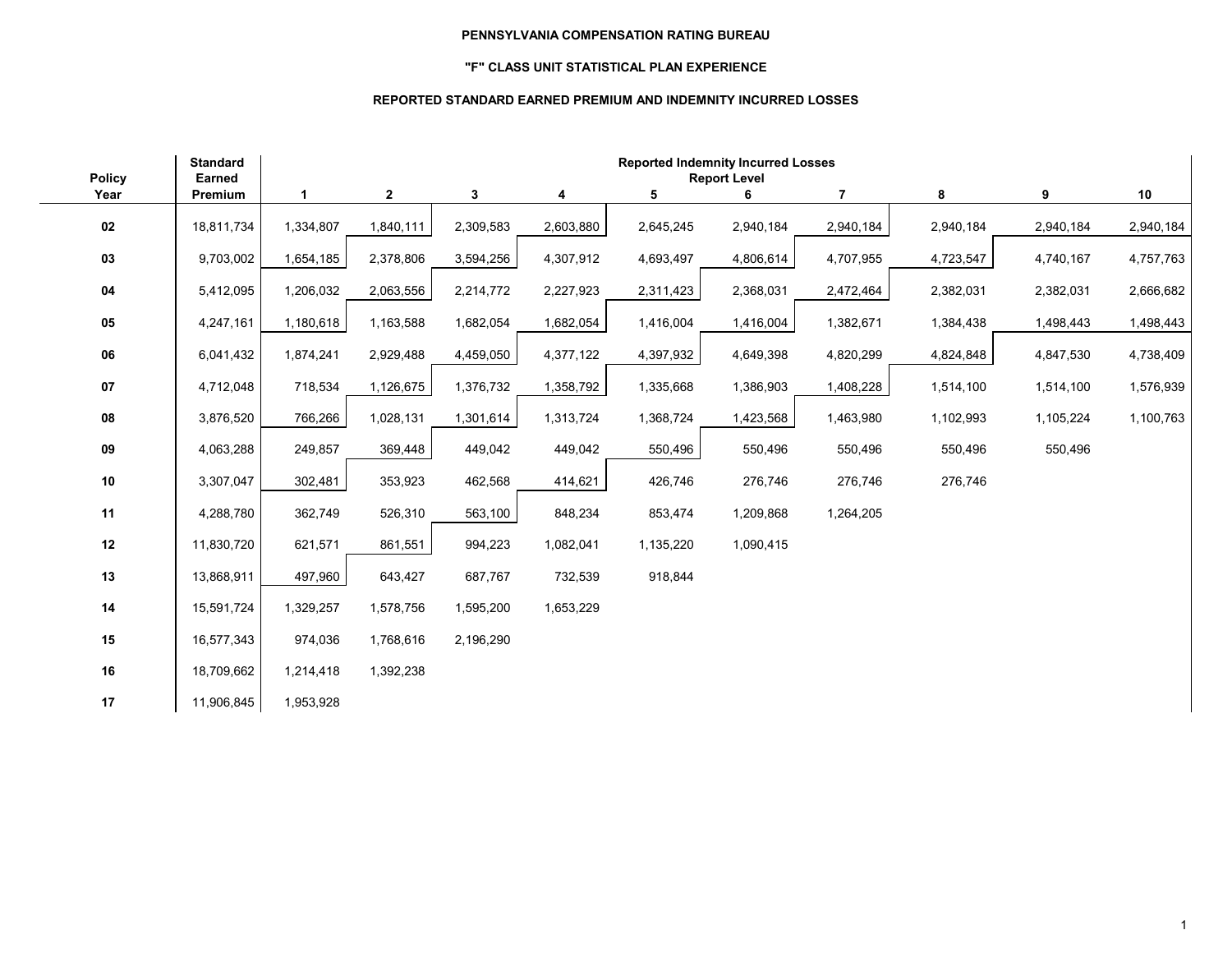## **"F" CLASS UNIT STATISTICAL PLAN EXPERIENCE**

## **REPORTED STANDARD EARNED PREMIUM AND MEDICAL INCURRED LOSSES**

|                       | <b>Standard</b>          |             |              |           |           |           | <b>Reported Medical Incurred Losses</b> |                |           |           |           |
|-----------------------|--------------------------|-------------|--------------|-----------|-----------|-----------|-----------------------------------------|----------------|-----------|-----------|-----------|
| <b>Policy</b><br>Year | <b>Earned</b><br>Premium | $\mathbf 1$ | $\mathbf{2}$ | 3         | 4         | 5         | <b>Report Level</b><br>6                | $\overline{7}$ | 8         | 9         | 10        |
| 02                    | 18,811,734               | 688,788     | 764,960      | 902,425   | 876,765   | 907,488   | 1,199,647                               | 1,202,876      | 1,203,277 | 1,203,277 | 1,203,277 |
| 03                    | 9,703,002                | 1,186,330   | 1,360,549    | 1,431,650 | 1,482,740 | 1,470,197 | 1,468,379                               | 1,442,222      | 1,442,441 | 1,438,324 | 1,433,599 |
| ${\bf 04}$            | 5,412,095                | 793,110     | 984,276      | 1,070,624 | 1,126,241 | 1,110,882 | 1,126,617                               | 1,111,232      | 1,118,431 | 1,118,832 | 1,118,949 |
| 05                    | 4,247,161                | 619,947     | 499,031      | 552,839   | 552,839   | 523,427   | 523,427                                 | 523,427        | 509,182   | 519,100   | 512,210   |
| 06                    | 6,041,432                | 1,132,127   | 1,641,357    | 1,793,848 | 1,896,328 | 2,177,628 | 2,362,481                               | 2,602,541      | 2,592,541 | 2,626,691 | 2,570,856 |
| $07\,$                | 4,712,048                | 525,340     | 529,351      | 763,343   | 800,089   | 561,293   | 803,743                                 | 966,728        | 984,195   | 998,426   | 1,003,915 |
| 08                    | 3,876,520                | 470,052     | 474,481      | 449,476   | 417,262   | 455,206   | 460,706                                 | 471,706        | 468,706   | 468,706   | 363,706   |
| ${\bf 09}$            | 4,063,288                | 170,604     | 180,148      | 224,233   | 215,938   | 209,139   | 209,258                                 | 209,369        | 209,369   | 209,369   |           |
| $10\,$                | 3,307,047                | 291,669     | 307,898      | 320,260   | 319,573   | 320,598   | 302,416                                 | 302,416        | 302,416   |           |           |
| 11                    | 4,288,780                | 358,814     | 385,357      | 404,007   | 515,601   | 525,601   | 654,173                                 | 664,424        |           |           |           |
| 12                    | 11,830,720               | 331,696     | 406,260      | 458,919   | 467,612   | 776,299   | 830,157                                 |                |           |           |           |
| 13                    | 13,868,911               | 314,357     | 372,348      | 367,649   | 387,737   | 408,185   |                                         |                |           |           |           |
| 14                    | 15,591,724               | 9,461,606   | 9,507,750    | 9,470,498 | 9,465,612 |           |                                         |                |           |           |           |
| 15                    | 16,577,343               | 781,211     | 1,044,170    | 1,097,691 |           |           |                                         |                |           |           |           |
| 16                    | 18,709,662               | 739,933     | 732,330      |           |           |           |                                         |                |           |           |           |
| 17                    | 11,906,845               | 1,556,020   |              |           |           |           |                                         |                |           |           |           |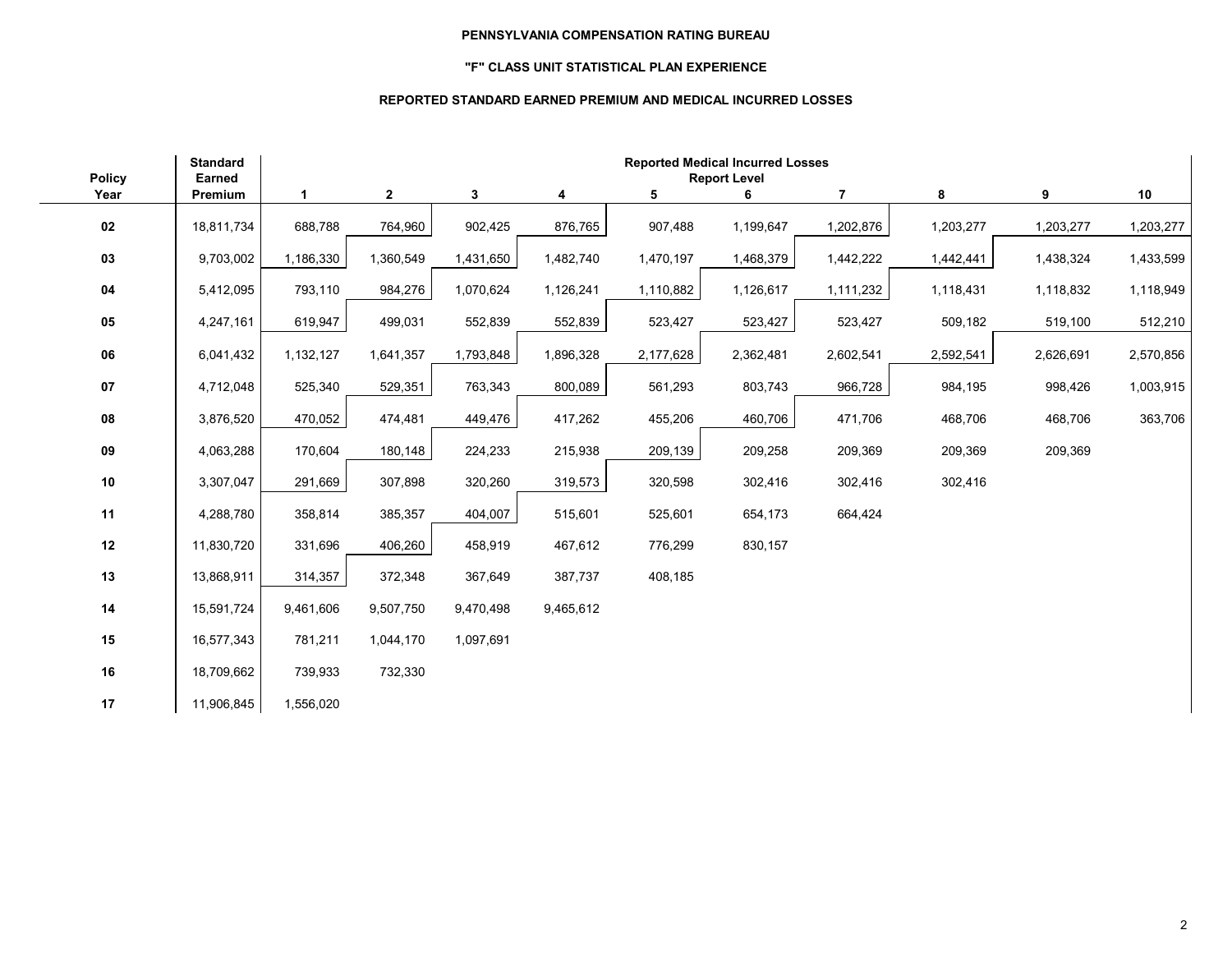#### **"F" CLASS UNIT STATISTICAL PLAN EXPERIENCE**

#### **INDEMNITY INCURRED LOSS DEVELOPMENT FACTORS**

## **Age-to-Age Development Factors**

| <b>Policy</b><br>Year                   | $1 - 2$ | $2 - 3$                | $3 - 4$ | $4 - 5$                                | $5 - 6$ | Report<br>$6 - 7$ | $7 - 8$ | $8 - 9$ | $9 - 10$ | 10 - ULT |
|-----------------------------------------|---------|------------------------|---------|----------------------------------------|---------|-------------------|---------|---------|----------|----------|
|                                         |         |                        |         |                                        |         |                   |         |         |          |          |
| 02                                      | 1.3786  | $\star\star\star\star$ | 1.1274  | 1.0159                                 | 1.1115  | 1.0000            | 1.0000  | 1.0000  | 1.0000   |          |
| 03                                      | 1.4381  | 1.5109                 | 1.1986  | 1.0895                                 | 1.0241  | 0.9795            | 1.0033  | 1.0035  | 1.0037   |          |
| 04                                      | 1.7110  | 1.0733                 | 1.0059  | 1.0375                                 | 1.0245  | 1.0441            | 0.9634  | 1.0000  | 1.1195   |          |
| 05                                      | 0.9856  | 1.4456                 | 1.0000  | $***$                                  | 1.0000  | $***$             | 1.0013  | 1.0823  | 1.0000   |          |
| 06                                      | $***$   | 1.5221                 | ****    | 1.0048                                 | 1.0572  | 1.0368            | 1.0009  | 1.0047  | 0.9775   |          |
| 07                                      | 1.5680  | 1.2219                 | 0.9870  | 0.9830                                 | 1.0384  | 1.0154            | 1.0752  | 1.0000  | 1.0415   |          |
| 08                                      | $***$   | 1.2660                 | 1.0093  | 1.0419                                 | 1.0401  | 1.0284            | 0.7534  | 1.0020  | 0.9960   |          |
| 09                                      | 1.4786  | $***$                  | 1.0000  | 1.2259                                 | 1.0000  | 1.0000            | 1.0000  | 1.0000  |          |          |
| 10                                      | 1.1701  | 1.3070                 | 0.8963  | 1.0292                                 | 0.6485  | 1.0000            | 1.0000  |         |          |          |
| 11                                      | 1.4509  | 1.0699                 | 1.5064  | 1.0062                                 | 1.4176  | 1.0449            |         |         |          |          |
| 12                                      | 1.3861  | 1.1540                 | 1.0883  | 1.0491                                 | 0.9605  |                   |         |         |          |          |
| 13                                      | 1.2921  | 1.0689                 | 1.0651  | 1.2543                                 |         |                   |         |         |          |          |
| 14                                      | 1.1877  | 1.0104                 | 1.0364  |                                        |         |                   |         |         |          |          |
| 15                                      | 1.8158  | 1.2418                 |         |                                        |         |                   |         |         |          |          |
| 16                                      | 1.1464  |                        |         |                                        |         |                   |         |         |          |          |
|                                         | $1 - 2$ | $2 - 3$                | $3 - 4$ | $4 - 5$                                | $5 - 6$ | $6 - 7$           | $7 - 8$ | $8 - 9$ | $9 - 10$ |          |
| 3 Yr Weighted Average                   | 1.3474  | 1.1224                 | 1.0582  | 1.0919                                 | 1.0669  | 1.0267            | 0.8424  | 1.0007  | 0.9932   |          |
| 5 Yr Weighted Average                   | 1.3466  | 1.1223                 | 1.0994  | 1.1016                                 | 1.0499  | 1.0239            | 0.9706  | 1.0148  | 1.0206   |          |
| 7 Yr Weighted Average                   | 1.3437  | 1.1538                 | 1.0727  | 1.0629                                 | 1.0516  | 1.0330            | 0.9726  | 1.0094  | 1.0132   |          |
| <b>Weighted Average (All Available)</b> | 1.3796  | 1.2865                 | 1.0837  | 1.0467                                 | 1.0465  | 1.0149            | 0.9838  | 1.0080  | 1.0132   |          |
| Selected (All Available)                | 1.4002  | 1.2281                 | 1.1229  | 1.0643                                 | 1.0331  | 1.0169            | 1.0086  | 1.0044  | 1.0022   | 1.0022   |
|                                         |         |                        |         | <b>Development Factors to Ultimate</b> |         |                   |         |         |          |          |
|                                         |         |                        |         |                                        |         |                   |         |         |          |          |
| 3 Yr Weighted Average                   | 1-ULT   | 2-ULT                  | 3-ULT   | 4-ULT                                  | 5-ULT   | 6-ULT             | 7-ULT   | 8-ULT   | 9-ULT    | 10-ULT * |
| 5 Yr Weighted Average                   |         |                        |         |                                        |         |                   |         |         |          |          |
| 7 Yr Weighted Average                   |         |                        |         |                                        |         |                   |         |         |          |          |
| Weighted Average (All Available)        | 2.1535  | 1.5610                 | 1.2134  | 1.1196                                 | 1.0696  | 1.0220            | 1.0070  | 1.0235  | 1.0154   | 1.0022   |
| Selected (All Available)                | 2.1966  | 1.5688                 | 1.2774  | 1.1376                                 | 1.0689  | 1.0347            | 1.0175  | 1.0088  | 1.0044   | 1.0022   |
|                                         |         |                        |         |                                        |         |                   |         |         |          |          |

**\* Based on selected value** \*\*\*\* Loss development factor not used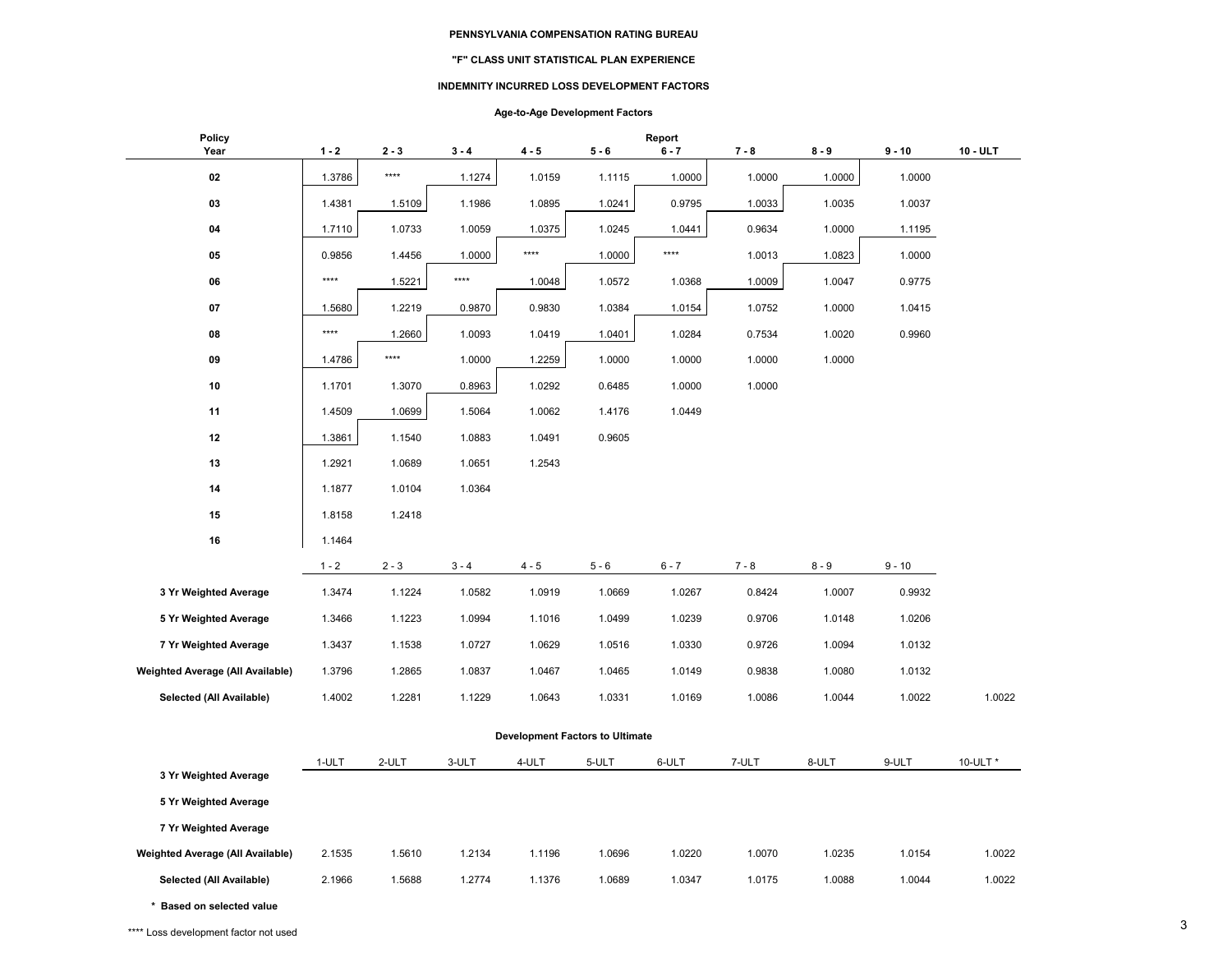#### **"F" CLASS UNIT STATISTICAL PLAN EXPERIENCE**

#### **MEDICAL INCURRED LOSS DEVELOPMENT FACTORS**

## **Age-to-Age Development Factors**

| <b>Policy</b><br>Year            | $1 - 2$                                | $2 - 3$ |         | $4 - 5$ | $5 - 6$ | Report<br>$6 - 7$ | $7 - 8$ | $8 - 9$ | $9 - 10$ | 10 - ULT |  |
|----------------------------------|----------------------------------------|---------|---------|---------|---------|-------------------|---------|---------|----------|----------|--|
|                                  |                                        |         | $3 - 4$ |         |         |                   |         |         |          |          |  |
| 02                               | 1.1106                                 | ****    | 0.9716  | 1.0350  | 1.3219  | 1.0027            | 1.0003  | 1.0000  | 1.0000   |          |  |
| 03                               | 1.1469                                 | 1.0523  | 1.0357  | 0.9915  | 0.9988  | 0.9822            | 1.0002  | 0.9971  | 0.9967   |          |  |
| 04                               | 1.2410                                 | 1.0877  | 1.0519  | 0.9864  | 1.0142  | 0.9863            | 1.0065  | 1.0004  | 1.0001   |          |  |
| 05                               | 0.8050                                 | 1.1078  | 1.0000  | $***$   | 1.0000  | 1.0000            | 0.9728  | 1.0195  | 0.9867   |          |  |
| 06                               | 1.4498                                 | 1.0929  | $***$   | 1.1483  | 1.0849  | 1.1016            | 0.9962  | 1.0132  | 0.9787   |          |  |
| 07                               | 1.0076                                 | 1.4420  | 1.0481  | 0.7015  | 1.4319  | 1.2028            | 1.0181  | 1.0145  | 1.0055   |          |  |
| 08                               | $***$                                  | 0.9473  | 0.9283  | 1.0909  | 1.0121  | 1.0239            | 0.9936  | 1.0000  | 0.7760   |          |  |
| 09                               | 1.0559                                 | ****    | 0.9630  | 0.9685  | 1.0006  | 1.0005            | 1.0000  | 1.0000  |          |          |  |
| 10                               | 1.0556                                 | 1.0401  | 0.9979  | 1.0032  | 0.9433  | 1.0000            | 1.0000  |         |          |          |  |
| 11                               | 1.0740                                 | 1.0484  | 1.2762  | 1.0194  | 1.2446  | 1.0157            |         |         |          |          |  |
| 12                               | 1.2248                                 | 1.1296  | 1.0189  | 1.6601  | 1.0694  |                   |         |         |          |          |  |
| 13                               | 1.1845                                 | 0.9874  | 1.0546  | 1.0527  |         |                   |         |         |          |          |  |
| 14                               | 1.0049                                 | 0.9961  | 0.9995  |         |         |                   |         |         |          |          |  |
| 15                               | 1.3366                                 | 1.0513  |         |         |         |                   |         |         |          |          |  |
| 16                               | 0.9897                                 |         |         |         |         |                   |         |         |          |          |  |
|                                  | $1 - 2$                                | $2 - 3$ | $3 - 4$ | $4 - 5$ | $5 - 6$ | $6 - 7$           | $7 - 8$ | $8 - 9$ | $9 - 10$ |          |  |
| 3 Yr Weighted Average            | 1.0275                                 | 1.0011  | 1.0023  | 1.2474  | 1.1012  | 1.0089            | 0.9969  | 1.0086  | 0.9621   |          |  |
| 5 Yr Weighted Average            | 1.0373                                 | 1.0071  | 1.0122  | 1.1749  | 1.0743  | 1.0759            | 1.0010  | 1.0122  | 0.9717   |          |  |
| 7 Yr Weighted Average            | 1.0388                                 | 1.0056  | 1.0081  | 1.0424  | 1.1188  | 1.0798            | 0.9996  | 1.0075  | 0.9801   |          |  |
| Weighted Average (All Available) | 1.0759                                 | 1.0381  | 1.0129  | 1.0490  | 1.0999  | 1.0424            | 0.9998  | 1.0064  | 0.9801   |          |  |
| Selected (All Available)         | 1.1079                                 | 1.0884  | 1.0703  | 1.0542  | 1.0406  | 1.0295            | 1.0208  | 1.0143  | 1.0095   | 1.0145   |  |
|                                  |                                        |         |         |         |         |                   |         |         |          |          |  |
|                                  | <b>Development Factors to Ultimate</b> |         |         |         |         |                   |         |         |          |          |  |
| 3 Yr Weighted Average            | 1-ULT                                  | 2-ULT   | 3-ULT   | 4-ULT   | 5-ULT   | 6-ULT             | 7-ULT   | 8-ULT   | 9-ULT    | 10-ULT * |  |
| 5 Yr Weighted Average            |                                        |         |         |         |         |                   |         |         |          |          |  |
| 7 Yr Weighted Average            |                                        |         |         |         |         |                   |         |         |          |          |  |
|                                  |                                        |         |         |         |         |                   |         |         |          |          |  |
| Weighted Average (All Available) | 1.3613                                 | 1.2653  | 1.2188  | 1.2033  | 1.1471  | 1.0429            | 1.0005  | 1.0007  | 0.9943   | 1.0145   |  |
| Selected (All Available)         | 1.5455                                 | 1.3950  | 1.2817  | 1.1975  | 1.1359  | 1.0916            | 1.0603  | 1.0387  | 1.0241   | 1.0145   |  |

**\* Based on selected value**

\*\*\*\* Loss development factor not used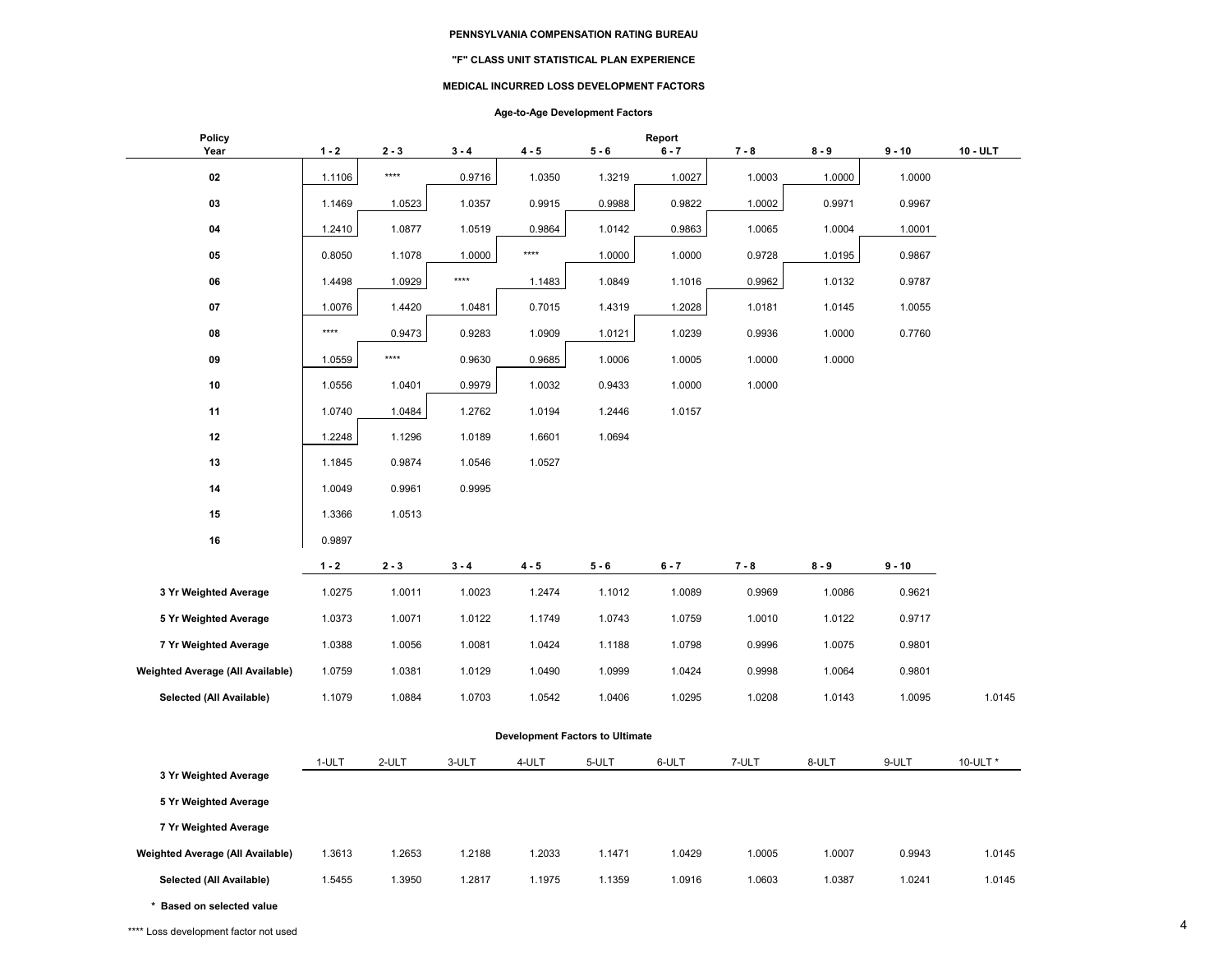## **"F" CLASS UNIT STATISTICAL PLAN EXPERIENCE**

## **FITTED DEVELOPMENT FACTORS**

# **INDEMNITY INCURRED LOSSES**

| $Y = 1$ -exp(-a*b^x) | a |          | 1.009130 |
|----------------------|---|----------|----------|
|                      |   |          | 0.506492 |
|                      |   | $R^02 =$ | 0.8814   |

| Incurred Development (a) | All Available Average | All Available Average - 1 | <b>Fitted Value</b> | Fitted Value + 1 |
|--------------------------|-----------------------|---------------------------|---------------------|------------------|
| 1 1st to 2nd             | 1.3796                | 0.3796                    | 0.4002              | 1.4002           |
| 2 2nd to 3rd             | 1.2865                | 0.2865                    | 0.2281              | 1.2281           |
| 3 3rd to 4th             | 1.0837                | 0.0837                    | 0.1229              | 1.1229           |
| 4 4th to 5th             | 1.0467                | 0.0467                    | 0.0643              | 1.0643           |
| 5 5th to 6th             | 1.0465                | 0.0465                    | 0.0331              | 1.0331           |
| 6 6th to 7th             | 1.0149                | 0.0149                    | 0.0169              | 1.0169           |
| 7 7th to 8th             | 0.9838                | (0.0162)                  | 0.0086              | 1.0086           |
| 8 8th to 9th             | 1.0080                | 0.0080                    | 0.0044              | 1.0044           |
| 9 9th to 10th            | 1.0132                | 0.0132                    | 0.0022              | 1.0022           |
| 10 10th to 11th          |                       |                           | 0.0011              | 1.0011           |
| 11 11th to 12th          |                       |                           | 0.0006              | 1.0006           |
| 12 12th to 13th          |                       |                           | 0.0003              | 1.0003           |
| 13 13th to 14th          |                       |                           | 0.0001              | 1.0001           |
| 14 14th to 15th          | 1.0000                | ۰                         | 0.0001              | 1.0001           |
| 10th to Ultimate         |                       |                           |                     | 1.0022           |

(a) 14th to 15th age-to-age factor set at 1.0000 to ensure proper tendency for the fitted curve.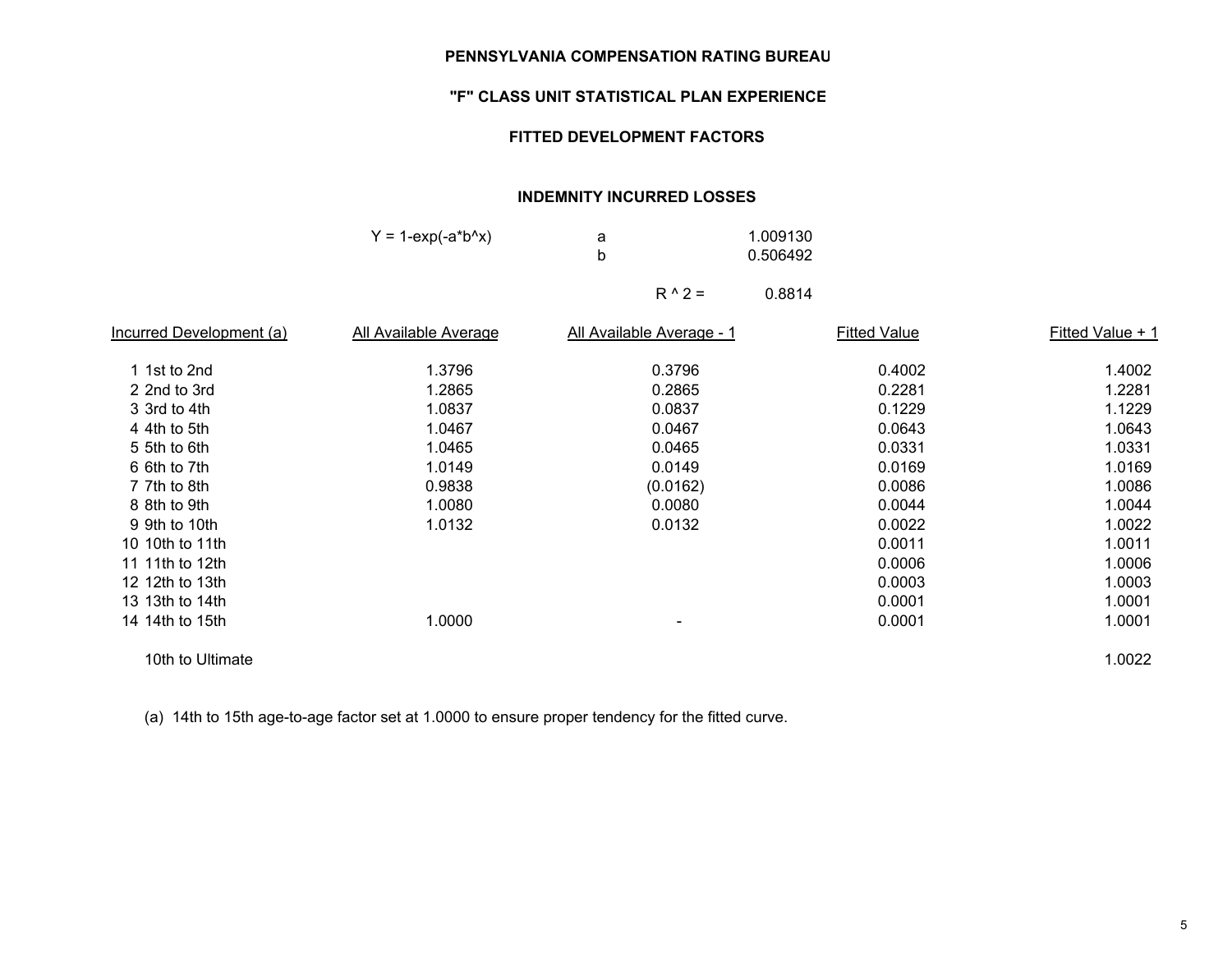# **"F" CLASS UNIT STATISTICAL PLAN EXPERIENCE**

# **FITTED DEVELOPMENT FACTORS**

## **MEDICAL INCURRED LOSSES**

| $Y = a*exp((-x-b)^2)/(2*c^2))$ | 0.295319   |
|--------------------------------|------------|
|                                | (8.885764) |
|                                | 6.991411   |
|                                |            |

 $R \wedge 2 =$  0.6848

| Incurred Development (a) | All Available Average | All Available Average - 1 | <b>Fitted Value</b> | Fitted Value + 1 |
|--------------------------|-----------------------|---------------------------|---------------------|------------------|
| 1 1st to 2nd             | 1.1205                | 0.1205                    | 0.1079              | 1.1079           |
| 2 2nd to 3rd             | 1.0819                | 0.0819                    | 0.0884              | 1.0884           |
| 3 3rd to 4th             | 1.0288                | 0.0288                    | 0.0703              | 1.0703           |
| 4 4th to 5th             | 1.0598                | 0.0598                    | 0.0542              | 1.0542           |
| 5 5th to 6th             | 1.1020                | 0.1020                    | 0.0406              | 1.0406           |
| 6 6th to 7th             | 1.0316                | 0.0316                    | 0.0295              | 1.0295           |
| 7 7th to 8th             | 0.9986                | (0.0014)                  | 0.0208              | 1.0208           |
| 8 8th to 9th             | 1.0056                | 0.0056                    | 0.0143              | 1.0143           |
| 9 9th to 10th            | 0.9946                | (0.0054)                  | 0.0095              | 1.0095           |
| 10 10th to 11th          |                       |                           | 0.0061              | 1.0061           |
| 11 11th to 12th          |                       |                           | 0.0038              | 1.0038           |
| 12 12th to 13th          |                       |                           | 0.0023              | 1.0023           |
| 13 13th to 14th          |                       |                           | 0.0014              | 1.0014           |
| 14 14th to 15th          | 1.0000                | ۰                         | 0.0008              | 1.0008           |
| 10th to Ultimate         |                       |                           |                     | 1.0145           |

(a) 14th to 15th age-to-age factor set at 1.0000 to ensure proper tendency for the fitted curve.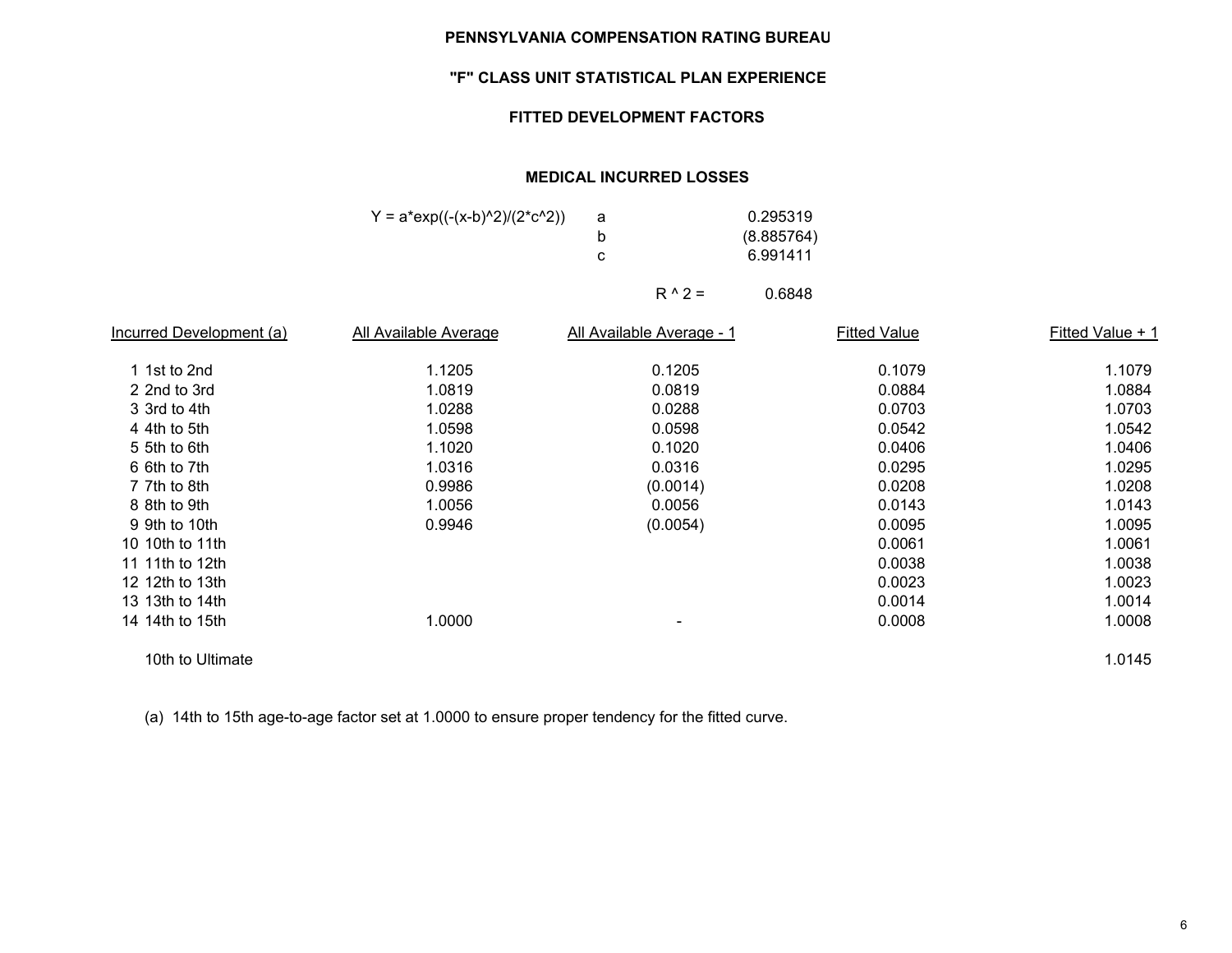### **"F" CLASS UNIT STATISTICAL PLAN EXPERIENCE**

### **ULTIMATE LOSS RATIOS**

|                | <b>Policy</b><br>Year | <b>Standard</b><br>Earned<br>Premium | Premium<br>On-Level<br>Factor | Adjusted<br>Premium | Reported<br>Incurred<br>Loss | <b>Loss Level</b>       | Loss<br><b>Development</b><br>Factor | <b>Ultimate</b><br>Incurred<br>Loss | Loss<br>Ratio |
|----------------|-----------------------|--------------------------------------|-------------------------------|---------------------|------------------------------|-------------------------|--------------------------------------|-------------------------------------|---------------|
|                |                       | (1)                                  | (2)                           | (3)                 | (4)                          | (5)                     | $\overline{(6)}$                     | $(7)=(4)^*(6)$                      | $(8)=(7)/(3)$ |
| Indemnity      | 2008                  | 3,876,520                            | 0.5892                        | 2,284,046           | 1,100,763                    | 10                      | 1.0022                               | 1,103,185                           | 0.4830        |
|                | 2009                  | 4,063,288                            | 0.5517                        | 2,241,716           | 550,496                      | 9                       | 1.0044                               | 552,918                             | 0.2466        |
|                | 2010                  | 3,307,047                            | 0.5369                        | 1,775,554           | 276,746                      | 8                       | 1.0088                               | 279,181                             | 0.1572        |
|                | 2011                  | 4,288,780                            | 0.5117                        | 2,194,569           | 1,264,205                    | $\overline{7}$          | 1.0175                               | 1,286,329                           | 0.5861        |
|                | 2012                  | 11,830,720                           | 0.5020                        | 5,939,021           | 1,090,415                    | 6                       | 1.0347                               | 1,128,252                           | 0.1900        |
|                | 2013                  | 13,868,911                           | 0.5020                        | 6,962,193           | 918,844                      | 5                       | 1.0689                               | 982,152                             | 0.1411        |
|                | 2014                  | 15,591,724                           | 0.5085                        | 7,928,392           | 1,653,229                    | 4                       | 1.1376                               | 1,880,713                           | 0.2372        |
|                | 2015                  | 16,577,343                           | 0.5114                        | 8,477,653           | 2,196,290                    | 3                       | 1.2774                               | 2,805,541                           | 0.3309        |
|                | 2016                  | 18,709,662                           | 0.5554                        | 10,391,346          | 1,392,238                    | $\sqrt{2}$              | 1.5688                               | 2,184,143                           | 0.2102        |
|                | 2017                  | 11,906,845                           | 0.8760                        | 10,430,396          | 1,953,928                    | $\mathbf{1}$            | 2.1966                               | 4,291,998                           | 0.4115        |
|                | 10 Year Total         | 104,020,840                          |                               | 58,624,886          | 12,397,154                   |                         |                                      | 16,494,412                          | 0.2814        |
| <b>Medical</b> |                       |                                      |                               |                     |                              |                         |                                      |                                     |               |
|                | 2008                  | 3,876,520                            | 0.5892                        | 2,284,046           | 363,706                      | 10                      | 1.0145                               | 368,980                             | 0.1615        |
|                | 2009                  | 4,063,288                            | 0.5517                        | 2,241,716           | 209,369                      | 9                       | 1.0241                               | 214,415                             | 0.0956        |
|                | 2010                  | 3,307,047                            | 0.5369                        | 1,775,554           | 302,416                      | 8                       | 1.0387                               | 314,119                             | 0.1769        |
|                | 2011                  | 4,288,780                            | 0.5117                        | 2,194,569           | 664,424                      | $\overline{7}$          | 1.0603                               | 704,489                             | 0.3210        |
|                | 2012                  | 11,830,720                           | 0.5020                        | 5,939,021           | 830,157                      | 6                       | 1.0916                               | 906,199                             | 0.1526        |
|                | 2013                  | 13,868,911                           | 0.5020                        | 6,962,193           | 408,185                      | 5                       | 1.1359                               | 463,657                             | 0.0666        |
|                | 2014                  | 15,591,724                           | 0.5085                        | 7,928,392           | 9,465,612                    | 4                       | 1.1975                               | 11,335,070                          | 1.4297        |
|                | 2015                  | 16,577,343                           | 0.5114                        | 8,477,653           | 1,097,691                    | 3                       | 1.2817                               | 1,406,911                           | 0.1660        |
|                | 2016                  | 18,709,662                           | 0.5554                        | 10,391,346          | 732,330                      | $\overline{\mathbf{c}}$ | 1.3950                               | 1,021,600                           | 0.0983        |
|                | 2017                  | 11,906,845                           | 0.8760                        | 10,430,396          | 1,556,020                    | $\mathbf{1}$            | 1.5455                               | 2,404,829                           | 0.2306        |
|                | 10 Year Total         | 104,020,840                          |                               | 58,624,886          | 15,629,910                   |                         |                                      | 19,140,269                          | 0.3265        |
| Total          | 2008                  | 3,876,520                            | 0.5892                        | 2,284,046           | 1,464,469                    |                         |                                      | 1,472,165                           | 0.6445        |
|                | 2009                  | 4,063,288                            | 0.5517                        | 2,241,716           | 759,865                      |                         |                                      | 767,333                             | 0.3423        |
|                | 2010                  | 3,307,047                            | 0.5369                        | 1,775,554           | 579,162                      |                         |                                      | 593,300                             | 0.3341        |
|                | 2011                  | 4,288,780                            | 0.5117                        | 2,194,569           | 1,928,629                    |                         |                                      | 1,990,818                           | 0.9072        |
|                | 2012                  | 11,830,720                           | 0.5020                        | 5,939,021           | 1,920,572                    |                         |                                      | 2,034,451                           | 0.3426        |
|                | 2013                  | 13,868,911                           | 0.5020                        | 6,962,193           | 1,327,029                    |                         |                                      | 1,445,809                           | 0.2077        |
|                | 2014                  | 15,591,724                           | 0.5085                        | 7,928,392           | 11,118,841                   |                         |                                      | 13,215,783                          | 1.6669        |
|                | 2015                  | 16,577,343                           | 0.5114                        | 8,477,653           | 3,293,981                    |                         |                                      | 4,212,452                           | 0.4969        |
|                | 2016                  | 18,709,662                           | 0.5554                        | 10,391,346          | 2,124,568                    |                         |                                      | 3,205,743                           | 0.3085        |
|                | 2017                  | 11,906,845                           | 0.8760                        | 10,430,396          | 3,509,948                    |                         |                                      | 6,696,827                           | 0.6420        |
|                | 10 Year Total         | 104,020,840                          |                               | 58,624,886          | 28,027,064                   |                         |                                      | 35,634,681                          | 0.6078        |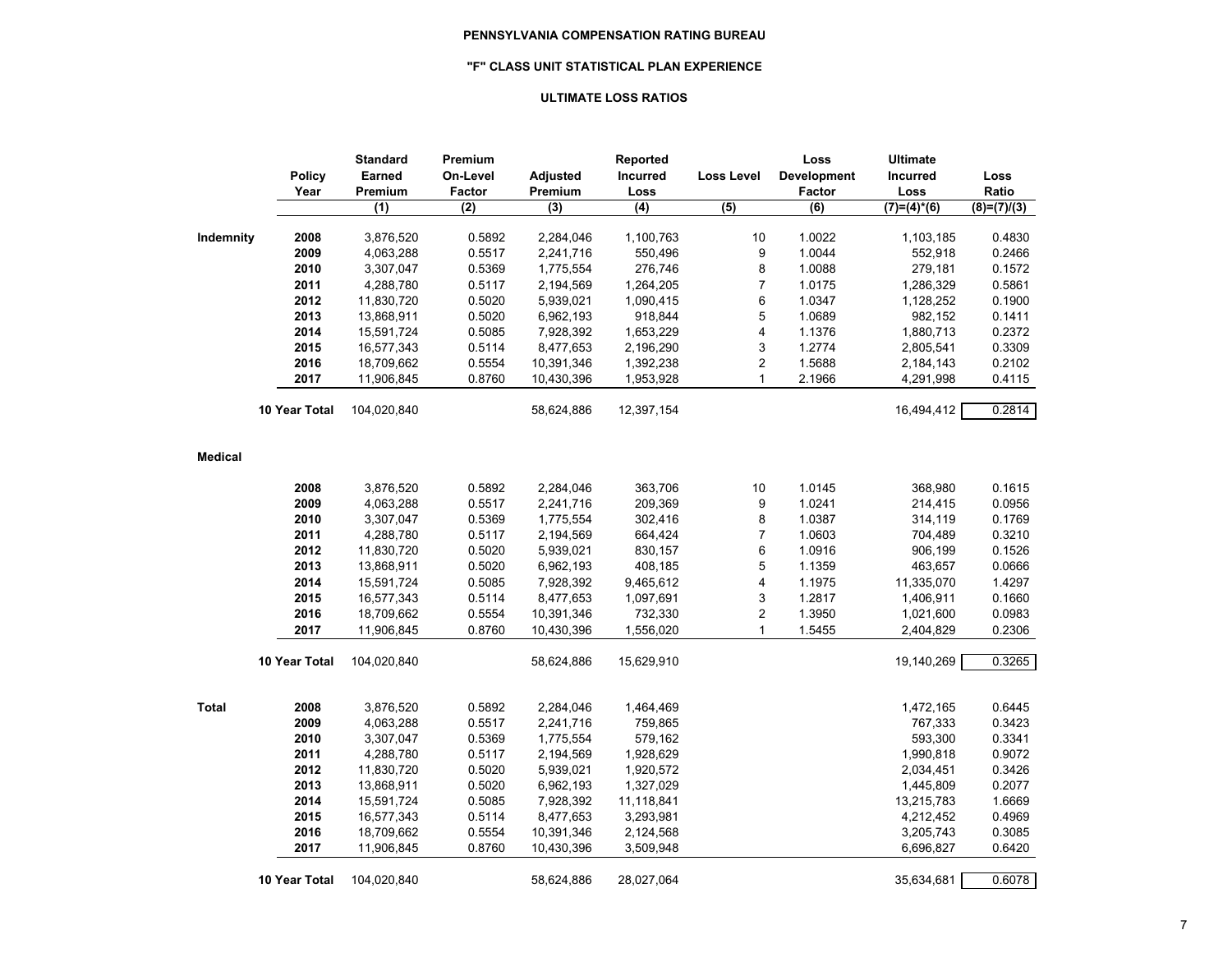